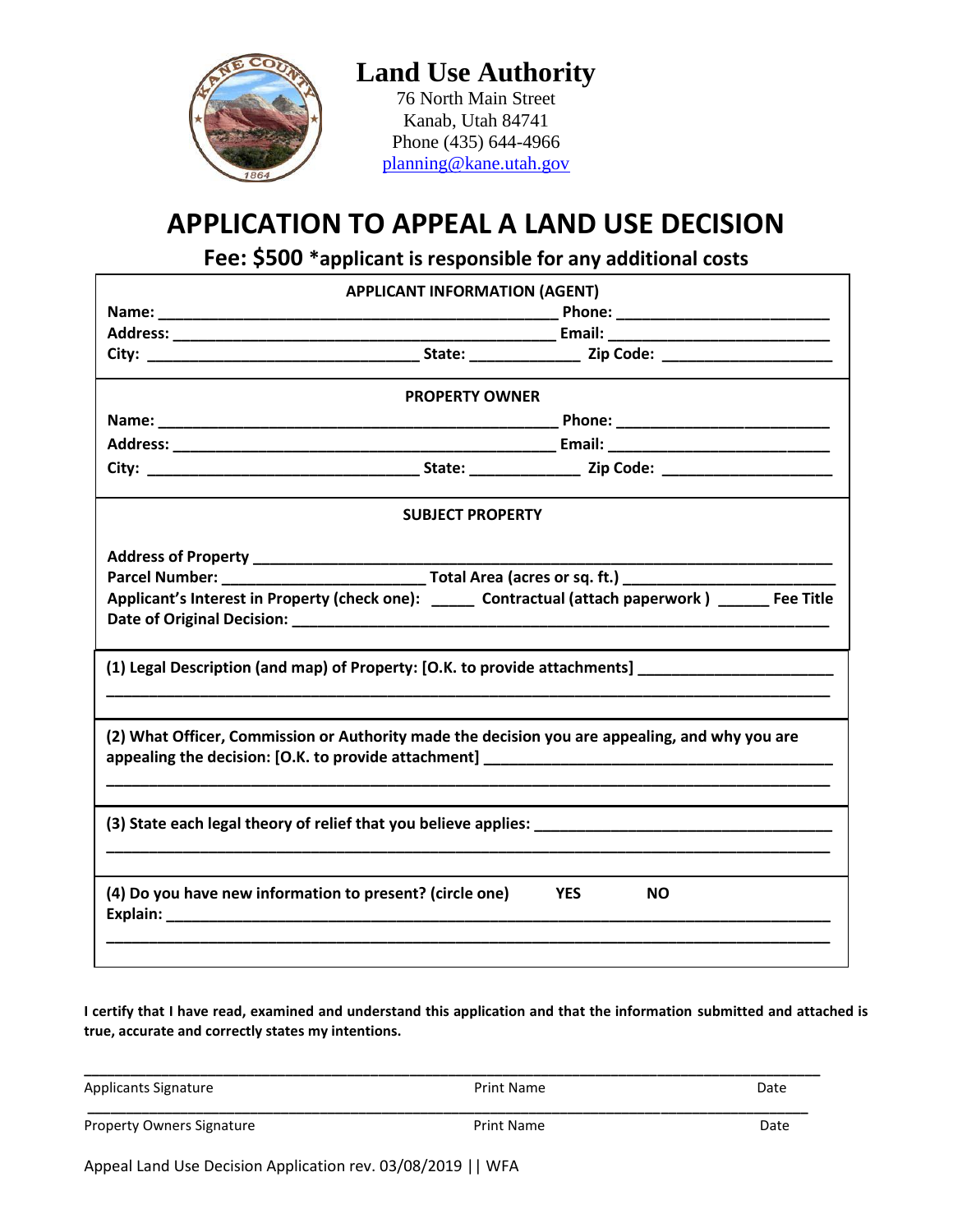### **AGENT AUTHORIZATION AFFIDAVIT**

I (we), \_\_\_\_\_\_\_\_\_\_\_\_\_\_\_\_\_\_\_\_\_\_\_\_\_\_\_\_\_\_\_\_\_\_\_, the owner(s) of the real property described in the attached application, do authorize as my (our) agent (s) \_\_\_\_\_\_\_\_\_\_\_\_\_\_\_\_\_\_\_\_\_\_\_\_\_\_\_\_\_\_\_\_\_\_\_, to represent me (us) regarding the attached application and to appear on my (our) behalf before any administrative or legislative body in the county considering this application and to act in all respects as our agent in matters pertaining to the attached application.

Property Owner

\_\_\_\_\_\_\_\_\_\_\_\_\_\_\_\_\_\_\_\_\_\_\_\_\_\_\_\_\_\_\_\_\_

\_\_\_\_\_\_\_\_\_\_\_\_\_\_\_\_\_\_\_\_\_\_\_\_\_\_\_\_\_\_\_\_\_

\_\_\_\_\_\_\_\_\_\_\_\_\_\_\_\_\_\_\_\_\_\_\_\_\_\_\_\_\_\_\_\_\_

Property Owner

Dated this \_\_\_\_\_\_ day of \_\_\_\_\_\_\_\_\_\_\_\_\_\_\_\_, 20\_\_\_\_, personally appeared before me **EXECUTE:** The signer(s) of the agent authorization who duly acknowledged to me that they have executed the same.

Notary

#### **PROPERTY OWNER AFFADAVIT**

| State of Utah |         |
|---------------|---------|
|               | $\}$ SS |
| County of     |         |

I (we), \_\_\_\_\_\_\_\_\_\_\_\_\_\_\_\_\_\_\_\_\_\_\_\_\_\_\_\_\_\_\_\_\_\_\_\_\_\_\_, depose and say that I (we) am (are) the owners(s) of the property identified in the attached application and that the statements herein contained and the information provided in the attached plans and other exhibits are in all respects true and correct to the best of my (our) knowledge.

\_\_\_\_\_\_\_\_\_\_\_\_\_\_\_\_\_\_\_\_\_\_\_\_\_\_\_\_\_\_\_\_\_ Property Owner \_\_\_\_\_\_\_\_\_\_\_\_\_\_\_\_\_\_\_\_\_\_\_\_\_\_\_\_\_\_\_\_\_ Property Owner Subscribed and sworn to me this day of the state of the state of the state of the state of the state of the state of the state of the state of the state of the state of the state of the state of the state of the state of t \_\_\_\_\_\_\_\_\_\_\_\_\_\_\_\_\_\_\_\_\_\_\_\_\_\_\_\_\_\_\_\_\_

Notary